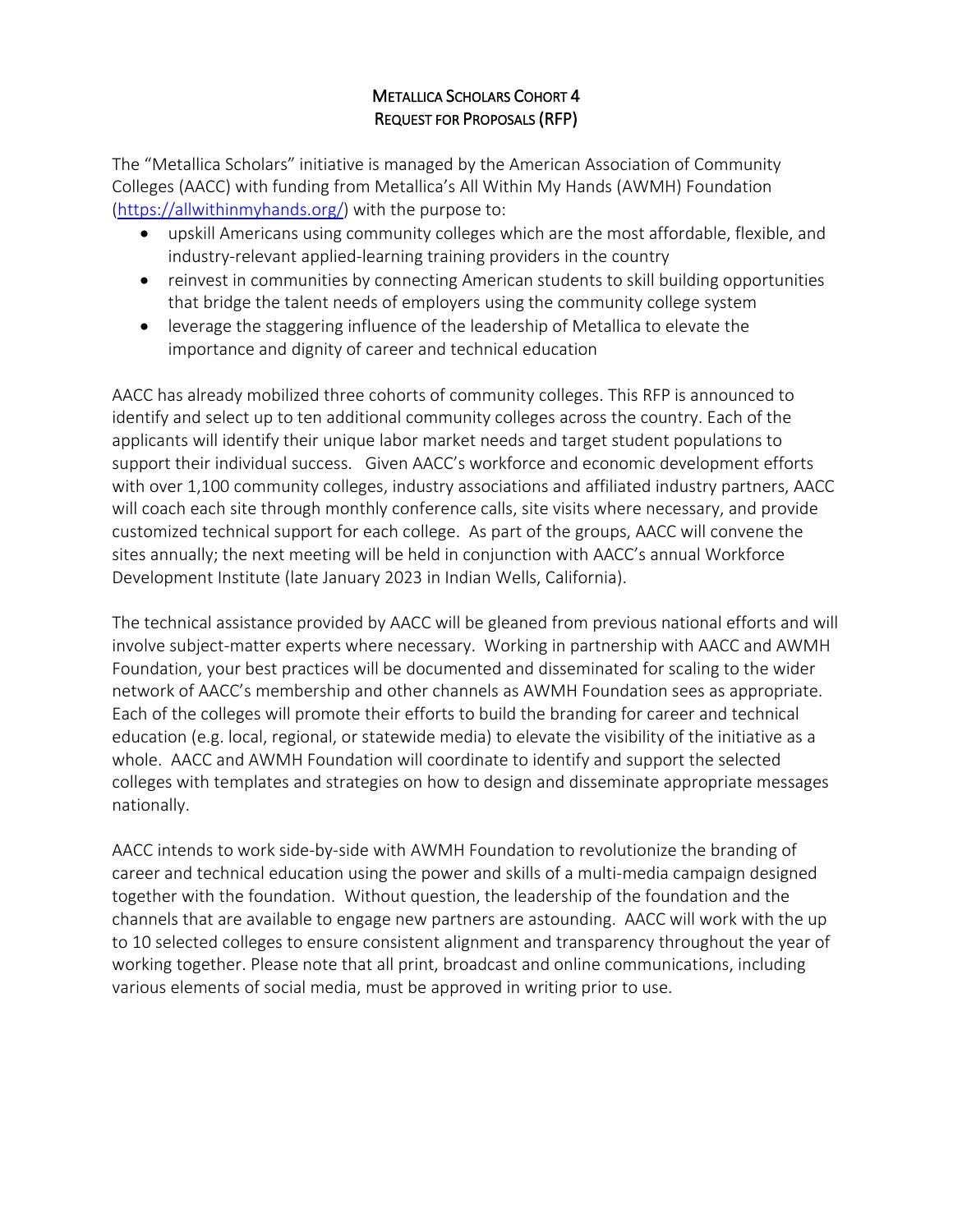#### REQUEST FOR PROPOSAL INSTRUCTIONS

| <b>ELIGIBLE</b>     | Applications are invited from only the following entities. Applications from       |  |  |
|---------------------|------------------------------------------------------------------------------------|--|--|
| <b>INSTITUTIONS</b> | organizations that do not fall into both of these categories will not be reviewed. |  |  |
|                     | 1. Applicants must be current AACC member community colleges.<br>and               |  |  |
|                     | 2. Not a member of any current Metallica Scholars Initiative cohorts               |  |  |
|                     | If you have any questions about these requirements, please contact Jen Worth       |  |  |
|                     | at jworth@aacc.nche.edu.                                                           |  |  |
| <b>SUBMISSION</b>   | Applications are due Friday, May 27, 2022 at 5 pm ET. Applications should be       |  |  |
| <b>DEADLINE</b>     | no more than 10 pages maximum and will be uploaded to AACC's Formsite. The         |  |  |
| <b>AND FORMAT</b>   | link to the site can be found on the AACC Metallica Scholars Initiative webpage.   |  |  |
| <b>REQUIRED</b>     | Section 1. President or CEO Support Letter (10 Points)<br>$\bullet$                |  |  |
| <b>RESPONSE</b>     | Section 2. Sector Specific Need and Capacity (20 Points)                           |  |  |
| <b>ELEMENTS</b>     | Section 3. Target Population and Fund Intention (20 Points)                        |  |  |
|                     | Section 4. Detailed Strategy/Scope of Work (30 Points)<br>$\bullet$                |  |  |
|                     | Section 5. Media/Communication Capacity (10 Points)<br>$\bullet$                   |  |  |
|                     | Section 6. Project Budget and Narrative (10 Points)                                |  |  |
| <b>REVIEW</b>       | AACC and AWMH Foundation will review all applications and score them on the        |  |  |
| <b>CRITERIA AND</b> | 100-point scale. The final colleges will be selected based on scores in the        |  |  |
| <b>BENEFITS</b>     | outlined categories, geographic and demographic diversity, and in conjunction      |  |  |
|                     | with the funder's approval. All colleges will receive notification (selected and   |  |  |
|                     | non-selected) in June 2022.                                                        |  |  |
|                     | Selected sites will receive:                                                       |  |  |
|                     | Regular technical assistance by AACC on identifying, implementing and              |  |  |
|                     | leveraging collaborative opportunities with local and national partners.           |  |  |
|                     | This technical assistance will be conducted through group phone calls,             |  |  |
|                     | individual regular touch-points with each college engaged, and                     |  |  |
|                     | mobilizing of colleges with associated national partners at two in-person          |  |  |
|                     | convenings.                                                                        |  |  |
|                     | \$100,000 for initiative support. To be clear, funds are intended to be            |  |  |
|                     | used primarily for direct student support. Funds may be used for college           |  |  |
|                     | personnel time, and staff travel expenses, however, the majority of the            |  |  |
|                     | funds are intended to ensure students receive skills that will make them           |  |  |
|                     | competitive in the marketplace. Purchase of student safety gear,                   |  |  |
|                     | learning materials, scholarships or tuition offset, etc. are all eligible.         |  |  |
|                     | Coordination on a national level that showcases how this work is                   |  |  |
|                     | elevating the dignity of career and technical education across the                 |  |  |
|                     | country                                                                            |  |  |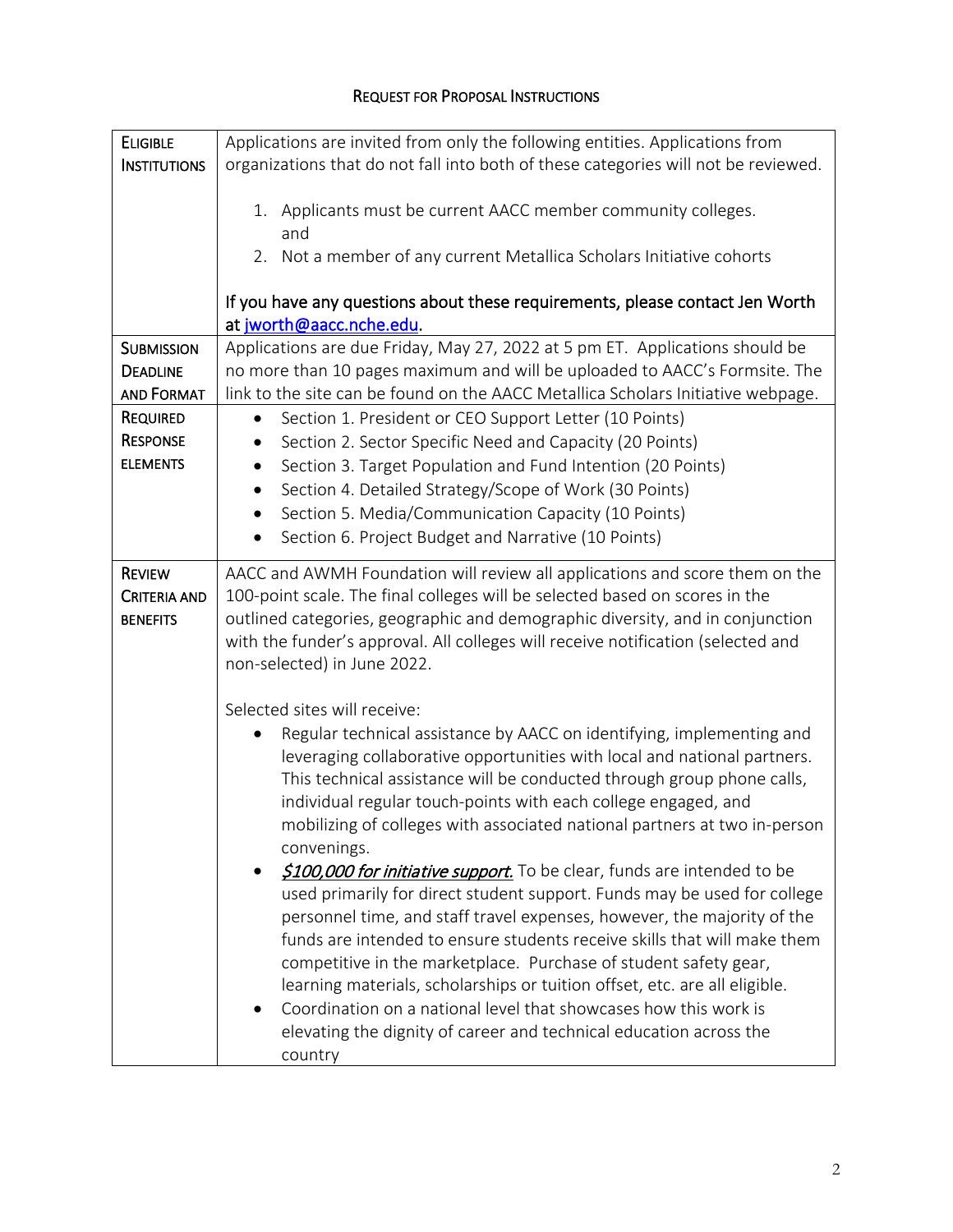# SECTION 1. PRESIDENT OR CEO COVER LETTER (10 POINTS)

Applicant must provide a cover letter stating the president or CEO's support for the college engaging in this initiative with a statement of the leader's a commitment to engage with this national initiative. Please note that the college president or CEO will be the individual informed if the application is selected.

Please provide the following:

- Assurance that the college agrees to accept AACC's and funder's media and publicity policies and abide by the media embargo and may not publish, post, broadcast or distribute embargoed news releases or details of the award prior to the end of the embargo
- Commitment to be engaged with this initiative together with AACC and AWMH Foundation
- Commitment to capture individual student stories and employer stories for a larger communication plan across all sites
- Commitment to participate in the national AACC Workforce Development Institute showcasing these practices to the wider AACC membership
- Any additional hopes you would like to achieve during your time as one of 10 sites if selected to elevate the importance of career and technical education

### SECTION 2. STATEMENT OF SECTOR SPECIFIC NEED AND CAPACITY (20 POINTS)

Please provide the following:

- Local community and labor market needs Summarize the geographic region to be served and describe the current labor market your college is operating within.
- Sector specific needs Identify what sector-specific education and training pipeline you will choose based on industry need. Include local labor market data from any source that supports your argument that you may have, such as the primary industry or sector that does or would employ students in the region and current education levels, unemployment rates, annual earnings, etc., as compared to the state or national averages relative to sector focus.

#### SECTION 3. TARGET POPULATION AND FUND INTENTION (20 POINTS)

Please provide the following:

- Please describe the cohort of students you are seeking to serve as part of this initiative by "type" (e.g. single-mothers, veterans) or "focus-area" (e.g. welding students).
- How will having additional funds for these students enable these students to be more effectively engaged, supported to persist, and help them complete their programs?
- Define how many students you see these funds impacting in a direct fashion.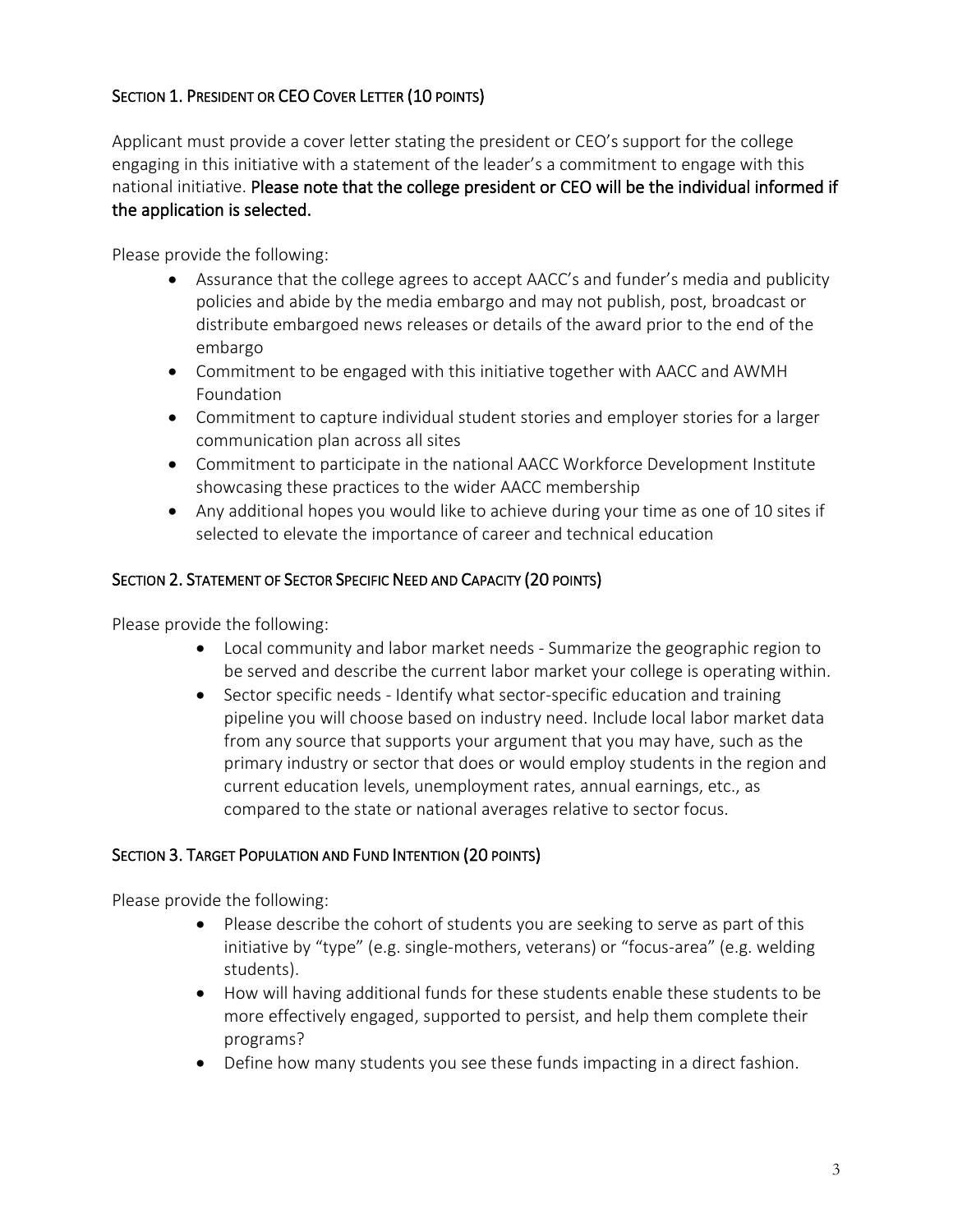## SECTION 4. DETAILED STRATEGY/SCOPE OF WORK (30 POINTS)

Please provide the following:

- Specific activities for college to conduct for each of the students involved showing individual student impact (versus infrastructure impact) of the college
- Project milestones and successes during each of the four quarters of the 1 year grant
- Marketing opportunities to leverage the visibility of the initiative in local markets
- Sustainability planning. Outline your intentions to continue to embed this work post-grant. Describe integration plans for the framework with the campus organization and behaviors at the systems level.

#### SECTION 5. MEDIA/COMMUNICATION CAPACITY (10 POINTS)

Please provide the following:

- If one exists, please describe the communications team at your college, and if there is a point person, please share their name and contact information.
- Any opportunities in 2020 to maximize visibility for the initiative
- Confirmation that your college understands and agrees to use the customizable media templates, student success stories and structures, and other frameworks to discuss and elevate consistent visibility throughout this grant. Please acknowledge that local stories will be provided to AACC and from AACC to AWMH Foundation offices prior to release for approval.

#### SECTION 6. PROJECT BUDGET AND NARRATIVE (10 POINTS)

Applicants must provide a budget and budget narrative for \$100,000 for one year of work starting in June 2022 through May 2023.

The intent of this grant is to directly benefit students. Please again remember, the majority of the funds are to be focused on student impact, not college infrastructure.

Please plan for:

- Required travel colleges should plan for a minimum of one staff participating during AACC's annual Workforce Development Institute 2023 (see [http://www.aaccwdi.com/\)](http://www.aaccwdi.com/)
- Required personnel colleges should plan to have a presence on regular group and individual calls and webinars, as well as to contribute to shared products and be receptive to technical assistance and modification of their activities based on findings from the shared group.